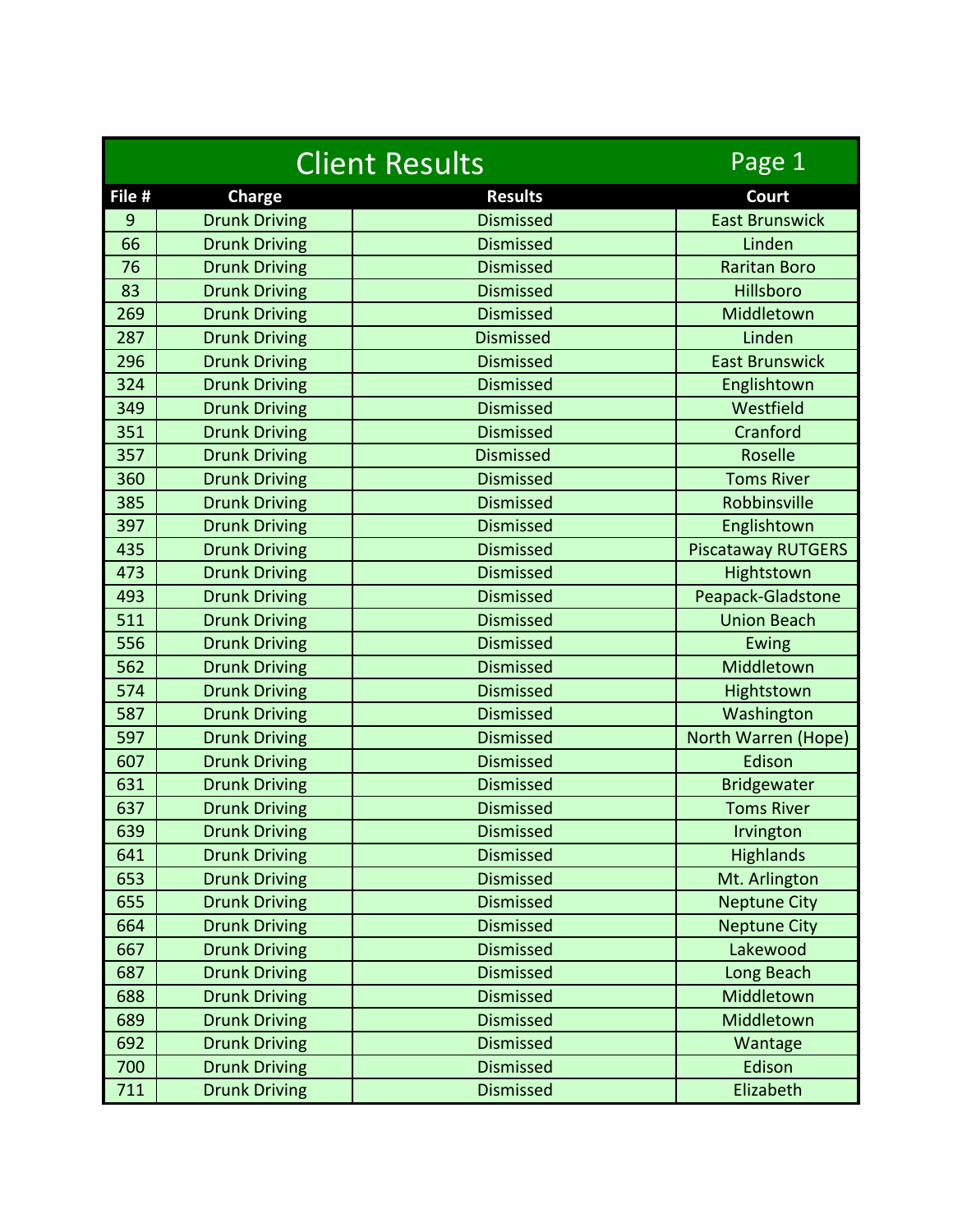|             |                         | <b>Client Results</b> | Page 2                  |
|-------------|-------------------------|-----------------------|-------------------------|
| File #      | <b>Charge</b>           | <b>Results</b>        | Court                   |
| A           | <b>Drunk Driving</b>    | <b>Dismissed</b>      | Deal                    |
| $\mathsf B$ | <b>Drunk Driving</b>    | <b>Dismissed</b>      | Flemington              |
| 37          | Possession of Marijuana | <b>Dismissed</b>      | Piscataway              |
| 64          | Possession of Marijuana | <b>Dismissed</b>      | Metuchen                |
| 69          | Possession of Marijuana | <b>Dismissed</b>      | <b>Far Hills</b>        |
| 70          | Possession of Marijuana | <b>Dismissed</b>      | Avov-By-The-Sea         |
| 79          | Possession of Marijuana | <b>Dismissed</b>      | Helmetta                |
| 91          | Possession of Marijuana | <b>Dismissed</b>      | Watchung                |
| 104         | Possession of Marijuana | <b>Dismissed</b>      | Carteret                |
| 158         | Possession of Marijuana | <b>Dismissed</b>      | <b>New Brunswick</b>    |
| 163         | Possession of Marijuana | <b>Dismissed</b>      | <b>Branchburg</b>       |
| 211         | Possession of Marijuana | <b>Dismissed</b>      | <b>Perth Amboy</b>      |
| 223         | Possession of Marijuana | <b>Dismissed</b>      | Cranford                |
| 237         | Possession of Marijuana | <b>Dismissed</b>      | Union                   |
| 257         | Possession of Marijuana | <b>Dismissed</b>      | Linden                  |
| 273         | Possession of Marijuana | <b>Dismissed</b>      | <b>Bedminster</b>       |
| 285         | Possession of Marijuana | <b>Dismissed</b>      | <b>New Brunswick RU</b> |
| 289         | Possession of Marijuana | <b>Dismissed</b>      | Plainfield              |
| 300         | Possession of Marijuana | <b>Dismissed</b>      | Elizabeth               |
| 310         | Possession of Marijuana | <b>Dismissed</b>      | Somerville              |
| 320         | Possession of Marijuana | <b>Dismissed</b>      | Trenton                 |
| 338         | Possession of Marijuana | <b>Dismissed</b>      | Edison                  |
| 341         | Possession of Marijuana | <b>Dismissed</b>      | Cranford                |
| 343         | Possession of Marijuana | <b>Dismissed</b>      | <b>Asbury Park</b>      |
| 348         | Possession of Marijuana | <b>Dismissed</b>      | Carteret                |
| 354         | Possession of Marijuana | <b>Dismissed</b>      | <b>Far Hills</b>        |
| 358         | Possession of Marijuana | <b>Dismissed</b>      | Rumson                  |
| 369         | Possession of Marijuana | Dismissed             | Woodbridge              |
| 374         | Possession of Marijuana | Dismissed             | Sayreville              |
| 380         | Possession of Marijuana | Dismissed             | <b>Green Brook</b>      |
| 382         | Possession of Marijuana | <b>Dismissed</b>      | Wall                    |
| 387         | Possession of Marijuana | Dismissed             | Far Hills               |
| 390         | Possession of Marijuana | <b>Dismissed</b>      | Carteret                |
| 391         | Possession of Marijuana | Dismissed             | Edison                  |
| 398         | Possession of Marijuana | Dismissed             | Wall                    |
| 428         | Possession of Marijuana | Dismissed             | Sea Bright              |
| 430         | Possession of Marijuana | Dismissed             | Holmdel                 |
| 433         | Possession of Marijuana | Dismissed             | Neptune                 |
| 436         | Possession of Marijuana | Dismissed             | <b>Middlesex</b>        |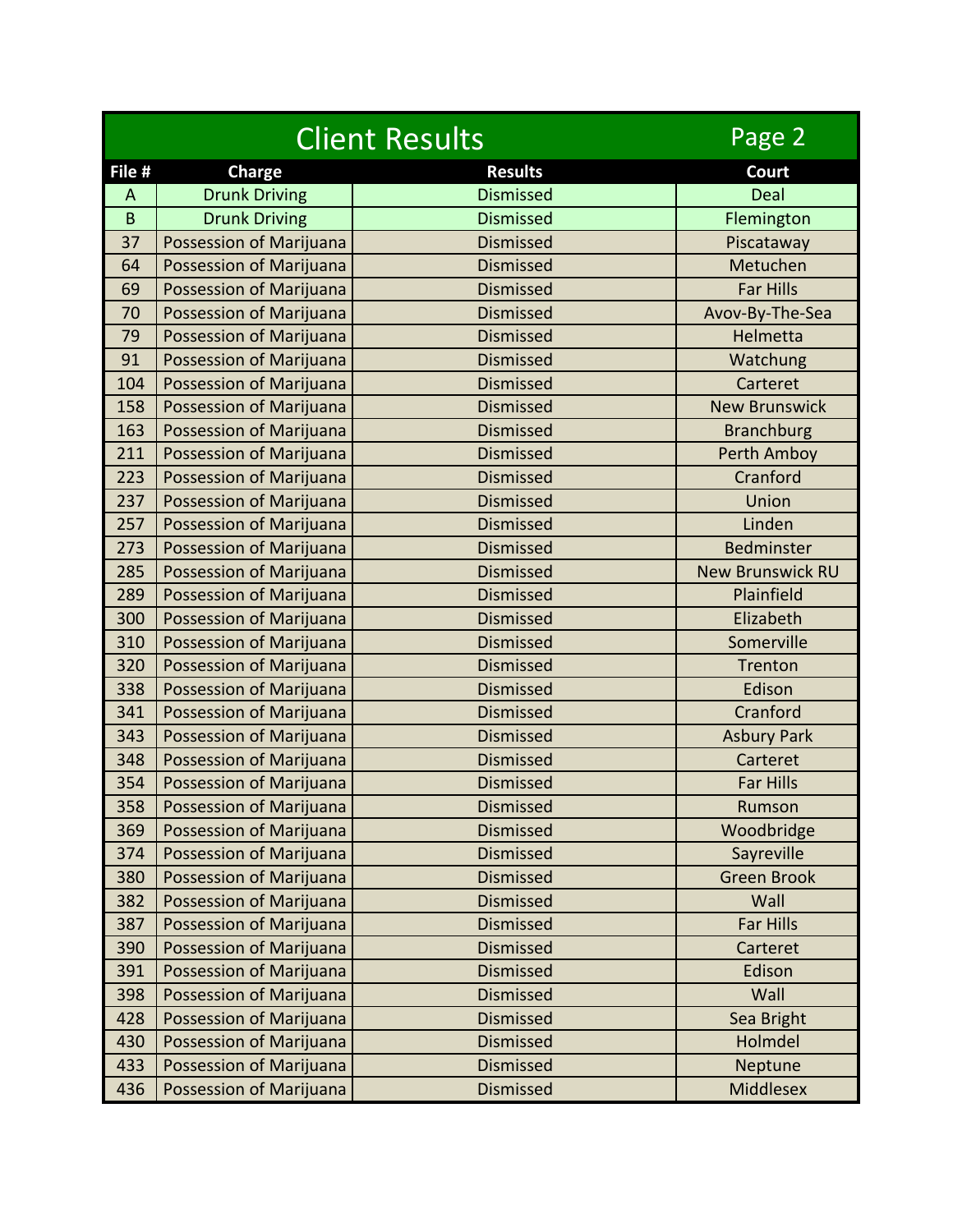| <b>Client Results</b> |                         | Page 3           |                          |
|-----------------------|-------------------------|------------------|--------------------------|
| File #                | <b>Charge</b>           | <b>Results</b>   | Court                    |
| 439                   | Possession of Marijuana | <b>Dismissed</b> | <b>Belleville</b>        |
| 447                   | Possession of Marijuana | <b>Dismissed</b> | <b>Bedminster</b>        |
| 448                   | Possession of Marijuana | <b>Dismissed</b> | <b>New Brunswick</b>     |
| 470                   | Possession of Marijuana | <b>Dismissed</b> | <b>New Brunswick-RU</b>  |
| 490                   | Possession of Marijuana | <b>Dismissed</b> | Elizabeth                |
| 520                   | Possession of Marijuana | <b>Dismissed</b> | South Amboy              |
| 523                   | Possession of Marijuana | <b>Dismissed</b> | <b>New Brunswick-RU</b>  |
| 526                   | Possession of Marijuana | <b>Dismissed</b> | <b>West Amwell</b>       |
| 529                   | Possession of Marijuana | <b>Dismissed</b> | Howell                   |
| 533                   | Possession of Marijuana | <b>Dismissed</b> | Linden                   |
| 535                   | Possession of Marijuana | <b>Dismissed</b> | Piscataway               |
| 537                   | Possession of Marijuana | <b>Dismissed</b> | Flemington               |
| 545                   | Possession of Marijuana | <b>Dismissed</b> | Roselle                  |
| 568                   | Possession of Marijuana | <b>Dismissed</b> | Sea Bright               |
| 576                   | Possession of Marijuana | <b>Dismissed</b> | Trenton                  |
| 605                   | Possession of Marijuana | <b>Dismissed</b> | <b>Upper Freehold</b>    |
| 613                   | Possession of Marijuana | <b>Dismissed</b> | Howell                   |
| 615                   | Possession of Marijuana | <b>Dismissed</b> | Irvington                |
| 632                   | Possession of Marijuana | <b>Dismissed</b> | <b>Bethlehem</b>         |
| 644                   | Possession of Marijuana | <b>Dismissed</b> | Sea Girt                 |
| 647                   | Possession of Marijuana | <b>Dismissed</b> | <b>Berkeley</b>          |
| 649                   | Possession of Marijuana | <b>Dismissed</b> | Lebanon                  |
| 655                   | Possession of Marijuana | <b>Dismissed</b> | <b>Neptune City</b>      |
| 656                   | Possession of Marijuana | <b>Dismissed</b> | Pt. Pleasant             |
| 658                   | Possession of Marijuana | <b>Dismissed</b> | Bernardsville            |
| 659                   | Possession of Marijuana | <b>Dismissed</b> | Pt. Pleasant Beach       |
| 661                   | Possession of Marijuana | <b>Dismissed</b> | <b>Branchburg</b>        |
| 662                   | Possession of Marijuana | <b>Dismissed</b> | <b>South Bound Brook</b> |
| 663                   | Possession of Marijuana | <b>Dismissed</b> | Sayreville               |
| 665                   | Possession of Marijuana | <b>Dismissed</b> | Pt. Pleasant Beach       |
| 666                   | Possession of Marijuana | <b>Dismissed</b> | Piscataway               |
| 669                   | Possession of Marijuana | <b>Dismissed</b> | Monroe                   |
| 676                   | Possession of Marijuana | <b>Dismissed</b> | Montgomery               |
| 677                   | Possession of Marijuana | <b>Dismissed</b> | Bedminster               |
| 678                   | Possession of Marijuana | <b>Dismissed</b> | Marlboro                 |
| 679                   | Possession of Marijuana | <b>Dismissed</b> | Marlboro                 |
| 683                   | Possession of Marijuana | <b>Dismissed</b> | Wall                     |
| 698                   | Possession of Marijuana | <b>Dismissed</b> | West Long Branch         |
| 701                   | Possession of Marijuana | <b>Dismissed</b> | <b>Neptune City</b>      |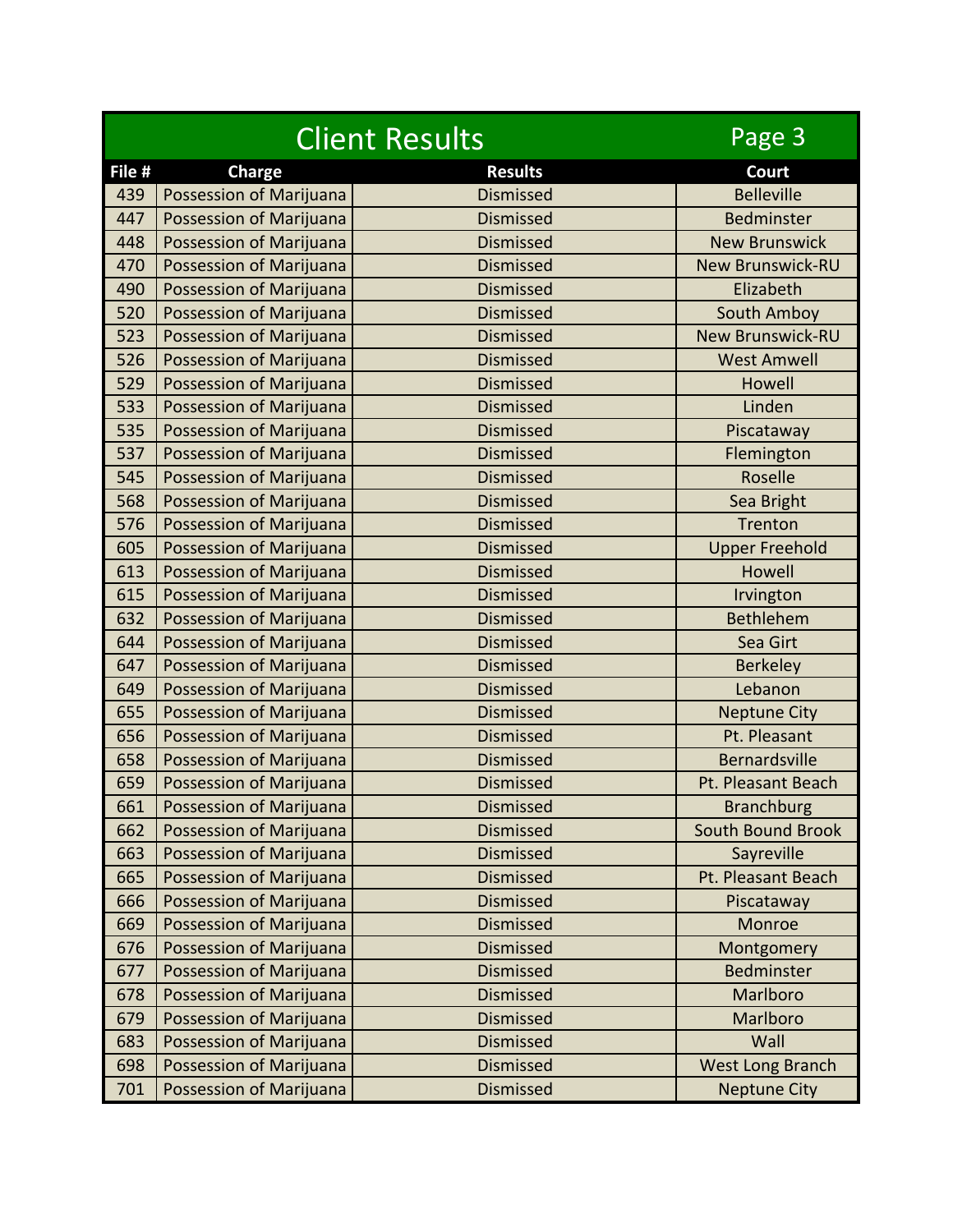| <b>Client Results</b> |                                | Page 4           |                         |
|-----------------------|--------------------------------|------------------|-------------------------|
| File #                | <b>Charge</b>                  | <b>Results</b>   | <b>Court</b>            |
| 721                   | <b>Possession of Marijuana</b> | <b>Dismissed</b> | Jackson                 |
| 5                     | Shoplifting                    | <b>Dismissed</b> | <b>East Brunswick</b>   |
| 167                   | Shoplifting                    | <b>Dismissed</b> | Edison                  |
| 707                   | Shoplifting                    | <b>Dismissed</b> | Hazlet                  |
| 722                   | Shoplifting                    | <b>Dismissed</b> | <b>Egg Harbor</b>       |
| 216                   | Simple Assault                 | Dismissed        | Sayreville              |
| 370                   | Simple Assault                 | Dismissed        | Bridgewater             |
| 395                   | Simple Assault                 | <b>Dismissed</b> | Metuchen                |
| 411                   | Simple Assault                 | Dismissed        | Sayreville              |
| 776                   | Simple Assault                 | Dismissed        | <b>Esat Orange</b>      |
| 777                   | Simple Assault                 | Dismissed        | Teterboro               |
| 12                    | <b>Traffic Offense</b>         | Dismissed        | <b>East Brunswick</b>   |
| 24                    | <b>Traffic Offense</b>         | Dismissed        | <b>North Brunswick</b>  |
| 42                    | <b>Traffic Offense</b>         | Dismissed        | Sayreville              |
| 51                    | <b>Traffic Offense</b>         | Dismissed        | Monroe                  |
| 52                    | <b>Traffic Offense</b>         | Dismissed        | So. Plainfield          |
| 78                    | <b>Traffic Offense</b>         | Dismissed        | <b>New Brunswick</b>    |
| 84                    | <b>Traffic Offense</b>         | Dismissed        | Hazlet                  |
| 109                   | <b>Traffic Offense</b>         | Dismissed        | Piscataway              |
| 114                   | <b>Traffic Offense</b>         | Dismissed        | <b>Englewood Cliffs</b> |
| 120                   | <b>Traffic Offense</b>         | Dismissed        | Edison                  |
| 128                   | <b>Traffic Offense</b>         | Dismissed        | <b>North Brunswick</b>  |
| 134                   | <b>Traffic Offense</b>         | Dismissed        | <b>East Brunswick</b>   |
| 147                   | <b>Traffic Offense</b>         | Dismissed        | Woodbridge              |
| 161                   | <b>Traffic Offense</b>         | Dismissed        | <b>North Brunswick</b>  |
| 171                   | <b>Traffic Offense</b>         | Dismissed        | Edison                  |
| 172                   | <b>Traffic Offense</b>         | Dismissed        | Edison                  |
| 174                   | <b>Traffic Offense</b>         | Dismissed        | Perth Amboy             |
| 176                   | <b>Traffic Offense</b>         | Dismissed        | Union                   |
| 178                   | <b>Traffic Offense</b>         | Dismissed        | Edison                  |
| 185                   | <b>Traffic Offense</b>         | Dismissed        | Metuchen                |
| 200                   | <b>Traffic Offense</b>         | Dismissed        | Middlesex               |
| 254                   | <b>Traffic Offense</b>         | Dismissed        | <b>New Brunswick</b>    |
| 265                   | <b>Traffic Offense</b>         | Dismissed        | Plainsboro              |
| 268                   | <b>Traffic Offense</b>         | Dismissed        | Edison                  |
| 277                   | <b>Traffic Offense</b>         | Dismissed        | Hammonton               |
| 294                   | <b>Traffic Offense</b>         | Dismissed        | Edison                  |
| 308                   | <b>Traffic Offense</b>         | Dismissed        | Linden                  |
| 344                   | <b>Traffic Offense</b>         | Dismissed        | Edison                  |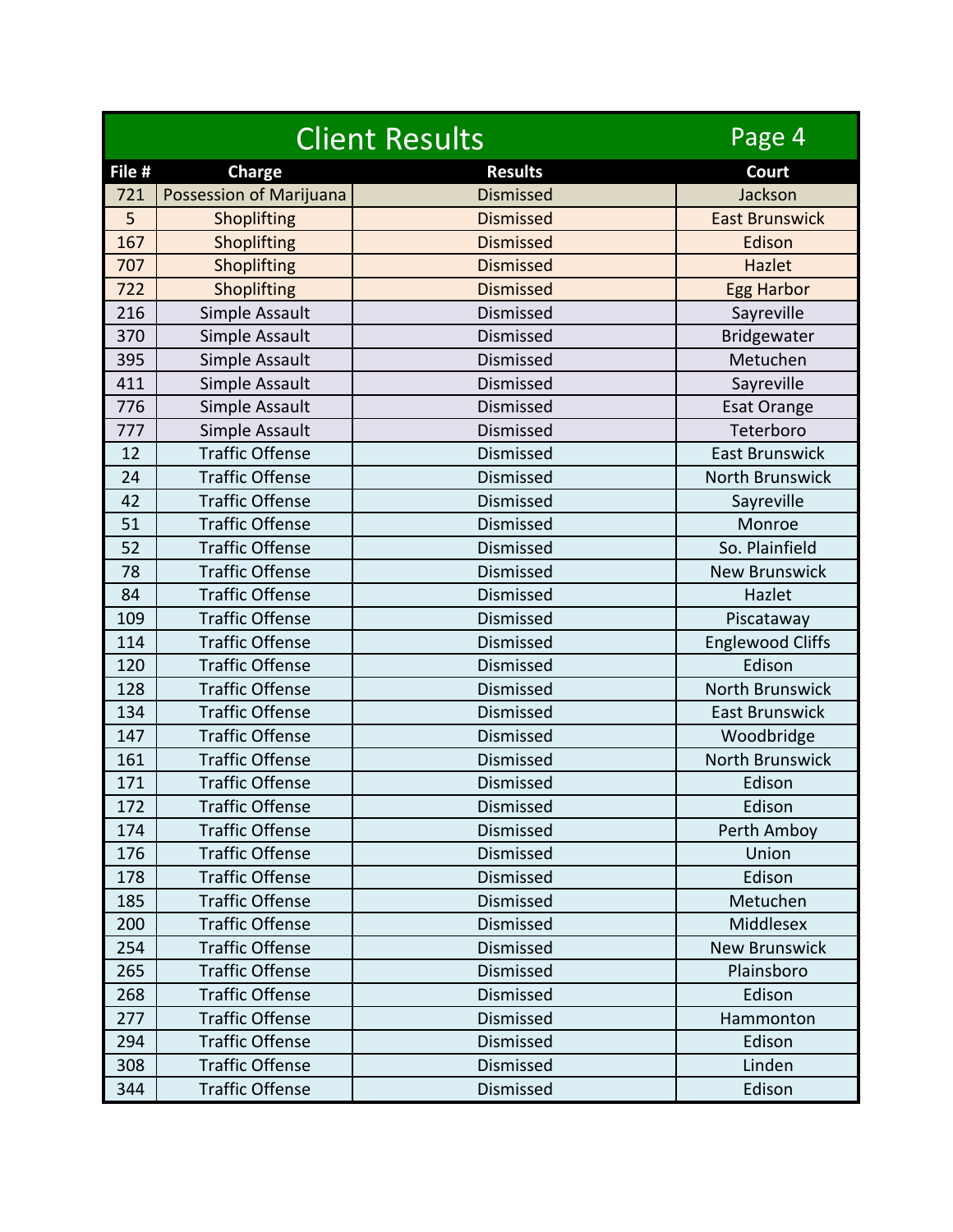| <b>Client Results</b> |                           |                                       | Page 5                    |
|-----------------------|---------------------------|---------------------------------------|---------------------------|
| File #                | <b>Charge</b>             | <b>Results</b>                        | <b>Court</b>              |
| 353                   | <b>Traffic Offense</b>    | Dismissed                             | South Plainfield          |
| 400                   | <b>Traffic Offense</b>    | Dismissed                             | <b>East Brunswick</b>     |
| 403                   | <b>Traffic Offense</b>    | Dismissed                             | Bordentown                |
| 440                   | <b>Traffic Offense</b>    | Dismissed                             | Galloway                  |
| 450                   | <b>Traffic Offense</b>    | Dismissed                             | Metuchen                  |
| 452                   | <b>Traffic Offense</b>    | Dismissed                             | <b>Brick</b>              |
| 456                   | <b>Traffic Offense</b>    | Dismissed                             | South Plainfield          |
| 476                   | <b>Traffic Offense</b>    | Dismissed                             | <b>Burlington</b>         |
| 479                   | <b>Traffic Offense</b>    | Dismissed                             | Spotswood                 |
| 482                   | <b>Traffic Offense</b>    | Dismissed                             | Linden                    |
| 501                   | <b>Traffic Offense</b>    | Dismissed                             | Long Branch               |
| 509                   | <b>Traffic Offense</b>    | Dismissed                             | Edison                    |
| 513                   | <b>Traffic Offense</b>    | Dismissed                             | Edison                    |
| 525                   | <b>Traffic Offense</b>    | Dismissed                             | Edison                    |
| 593                   | <b>Traffic Offense</b>    | Dismissed                             | Linden                    |
| 606                   | <b>Traffic Offense</b>    | Dismissed                             | Hightstown                |
| 640                   | <b>Traffic Offense</b>    | Dismissed                             | <b>East Brunswick</b>     |
| 654                   | <b>Traffic Offense</b>    | Dismissed                             | Roselle                   |
| 765                   | <b>Traffic Offense</b>    | Dismissed                             | Holmdel                   |
| 56                    | <b>Disorderly Conduct</b> | <b>Dismissed</b>                      | Piscataway                |
| 286                   | <b>Disorderly Conduct</b> | <b>Dismissed</b>                      | Carteret                  |
| 392                   | <b>Disorderly Conduct</b> | <b>Dismissed</b>                      | Plainfield                |
| 549                   | Drug Charge               | Dismissed                             | Lake Como                 |
| $\mathbf{1}$          | <b>Drunk Driving</b>      | <b>Breath Test Results Thrown Out</b> | Manchester                |
| 13                    | <b>Drunk Driving</b>      | <b>Breath Test Results Thrown Out</b> | <b>East Brunswick</b>     |
| 103                   | <b>Drunk Driving</b>      | <b>Breath Test Results Thrown Out</b> | Somerville                |
| 141                   | <b>Drunk Driving</b>      | <b>Breath Test Results Thrown Out</b> | Piscataway                |
| 170                   | <b>Drunk Driving</b>      | <b>Breath Test Results Thrown Out</b> | Edison                    |
| 173                   | <b>Drunk Driving</b>      | <b>Breath Test Results Thrown Out</b> | Edison                    |
| 204                   | <b>Drunk Driving</b>      | <b>Breath Test Results Thrown Out</b> | <b>Asbury Park</b>        |
| 219                   | <b>Drunk Driving</b>      | <b>Breath Test Results Thrown Out</b> | <b>Piscataway RUTGERS</b> |
| 231                   | <b>Drunk Driving</b>      | <b>Breath Test Results Thrown Out</b> | <b>South Plainfield</b>   |
| 245                   | <b>Drunk Driving</b>      | <b>Breath Test Results Thrown Out</b> | Pt. Pleasant Beach        |
| 262                   | <b>Drunk Driving</b>      | <b>Breath Test Results Thrown Out</b> | Hillsboro                 |
| 305                   | <b>Drunk Driving</b>      | <b>Breath Test Results Thrown Out</b> | Mountainside              |
| 322                   | <b>Drunk Driving</b>      | <b>Breath Test Results Thrown Out</b> | Old Bridge                |
| 407                   | <b>Drunk Driving</b>      | <b>Breath Test Results Thrown Out</b> | Allenhurst                |
| 426                   | <b>Drunk Driving</b>      | <b>Breath Test Results Thrown Out</b> | Edison                    |
| 464                   | <b>Drunk Driving</b>      | <b>Breath Test Results Thrown Out</b> | Woodbridge                |